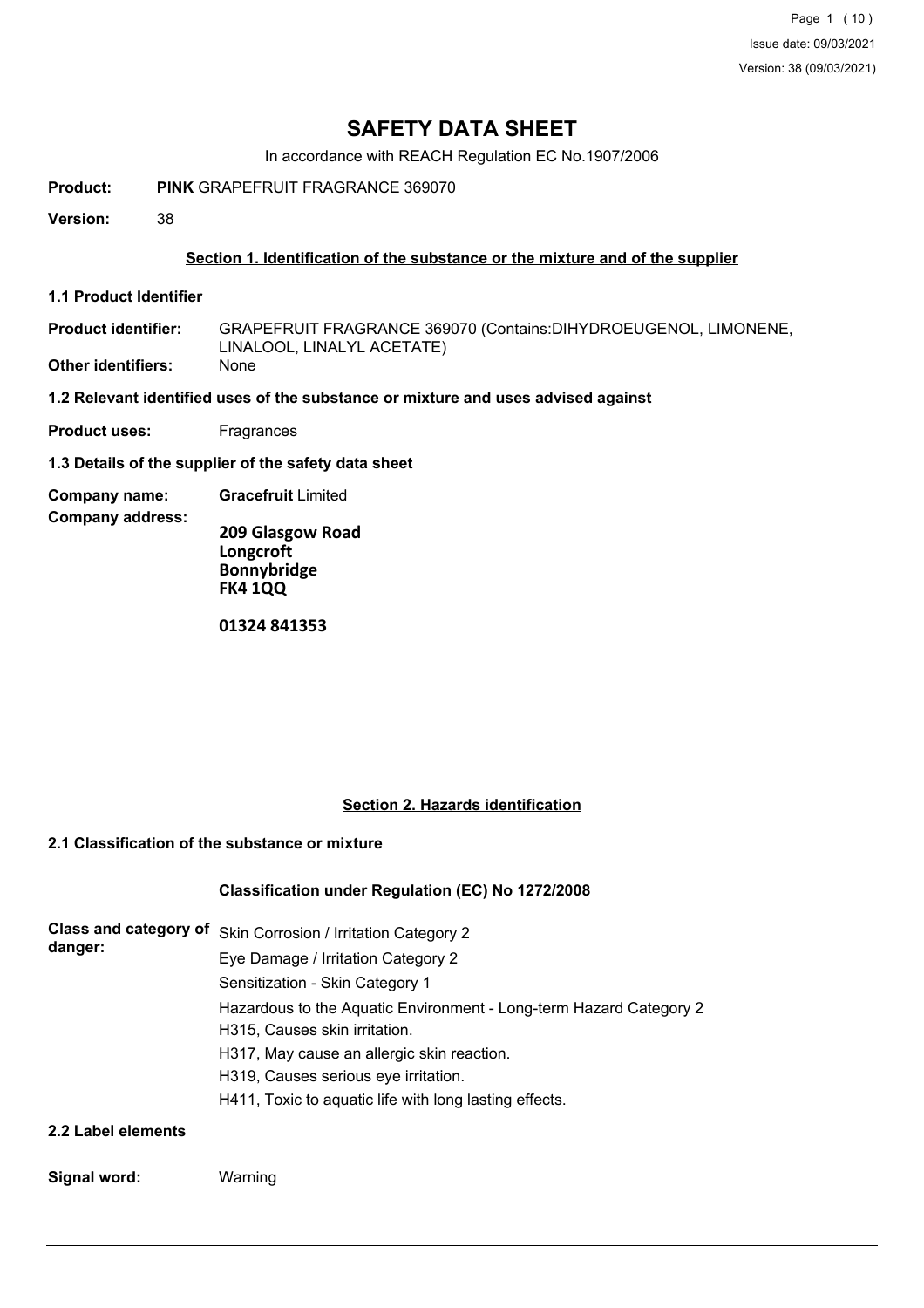Page 2 (10) Issue date: 09/03/2021 Version: 38 (09/03/2021)

## **SAFETY DATA SHEET**

In accordance with REACH Regulation EC No.1907/2006

| <b>Product:</b>                     | <b>GRAPEFRUIT FRAGRANCE 369070</b>                                                                                                                                                                                                                                                                                                                                                                                                                                                                                                                                                                                                                                                                                                                                                                                                                                                   |  |  |  |  |  |
|-------------------------------------|--------------------------------------------------------------------------------------------------------------------------------------------------------------------------------------------------------------------------------------------------------------------------------------------------------------------------------------------------------------------------------------------------------------------------------------------------------------------------------------------------------------------------------------------------------------------------------------------------------------------------------------------------------------------------------------------------------------------------------------------------------------------------------------------------------------------------------------------------------------------------------------|--|--|--|--|--|
| <b>Version:</b>                     |                                                                                                                                                                                                                                                                                                                                                                                                                                                                                                                                                                                                                                                                                                                                                                                                                                                                                      |  |  |  |  |  |
| <b>Hazard statements:</b>           | H315, Causes skin irritation.<br>H317, May cause an allergic skin reaction.<br>H319, Causes serious eye irritation.<br>H411, Toxic to aquatic life with long lasting effects.                                                                                                                                                                                                                                                                                                                                                                                                                                                                                                                                                                                                                                                                                                        |  |  |  |  |  |
| Supplemental<br>Information:        | EUH208, Contains 3-(2H-1,3-BENZODIOXOL-5-YL)-2-METHYLPROPANAL, ALPHA-<br>ISOMETHYL IONONE, CITRONELLOL, EUGENOL, GERANIOL, GERANYL ACETATE,<br>NEROL. May produce an allergic reaction.                                                                                                                                                                                                                                                                                                                                                                                                                                                                                                                                                                                                                                                                                              |  |  |  |  |  |
| <b>Precautionary</b><br>statements: | P261, Avoid breathing vapour or dust.<br>P264, Wash hands and other contacted skin thoroughly after handling.<br>P272, Contaminated work clothing should not be allowed out of the workplace.<br>P273, Avoid release to the environment.<br>P280, Wear protective gloves/eye protection/face protection.<br>P302/352, IF ON SKIN: Wash with plenty of soap and water.<br>P305/351/338, IF IN EYES: Rinse cautiously with water for several minutes. Remove contact<br>lenses, if present and easy to do. Continue rinsing.<br>P333/313, If skin irritation or rash occurs: Get medical advice/attention.<br>P337/313, If eye irritation persists: Get medical advice/attention.<br>P362, Take off contaminated clothing and wash before reuse.<br>P391, Collect spillage.<br>P501, Dispose of contents/container to approved disposal site, in accordance with local<br>regulations. |  |  |  |  |  |

**Pictograms:**

**Other hazards:** Hydrocarbon Concentration %: 7.398%

## **Section 3. Composition / information on ingredients**

#### **3.2 Mixtures**

#### **Contains:**

| <b>Name</b>             | <b>CAS</b> | <b>EC</b> | <b>REACH Registration</b><br>No. | $\frac{9}{6}$ | <b>Classification for</b><br>(CLP) 1272/2008                               |
|-------------------------|------------|-----------|----------------------------------|---------------|----------------------------------------------------------------------------|
| <b>ILIMONENE</b>        | 15989-27-5 | 227-813-5 |                                  | $5 - 10%$     | IFL 3-SCI 2-SS 1B-AH<br>1-EH A1-EH C1;H226-<br>IH304-H315-H317-<br>IH410.- |
| <b>ILINALYL ACETATE</b> | 115-95-7   | 204-116-4 | 01-2119454789-19-xxxx            | 1-<5%         | <b>SCI 2-EDI 2-SS 1B:</b><br>H315-H317-H319.-                              |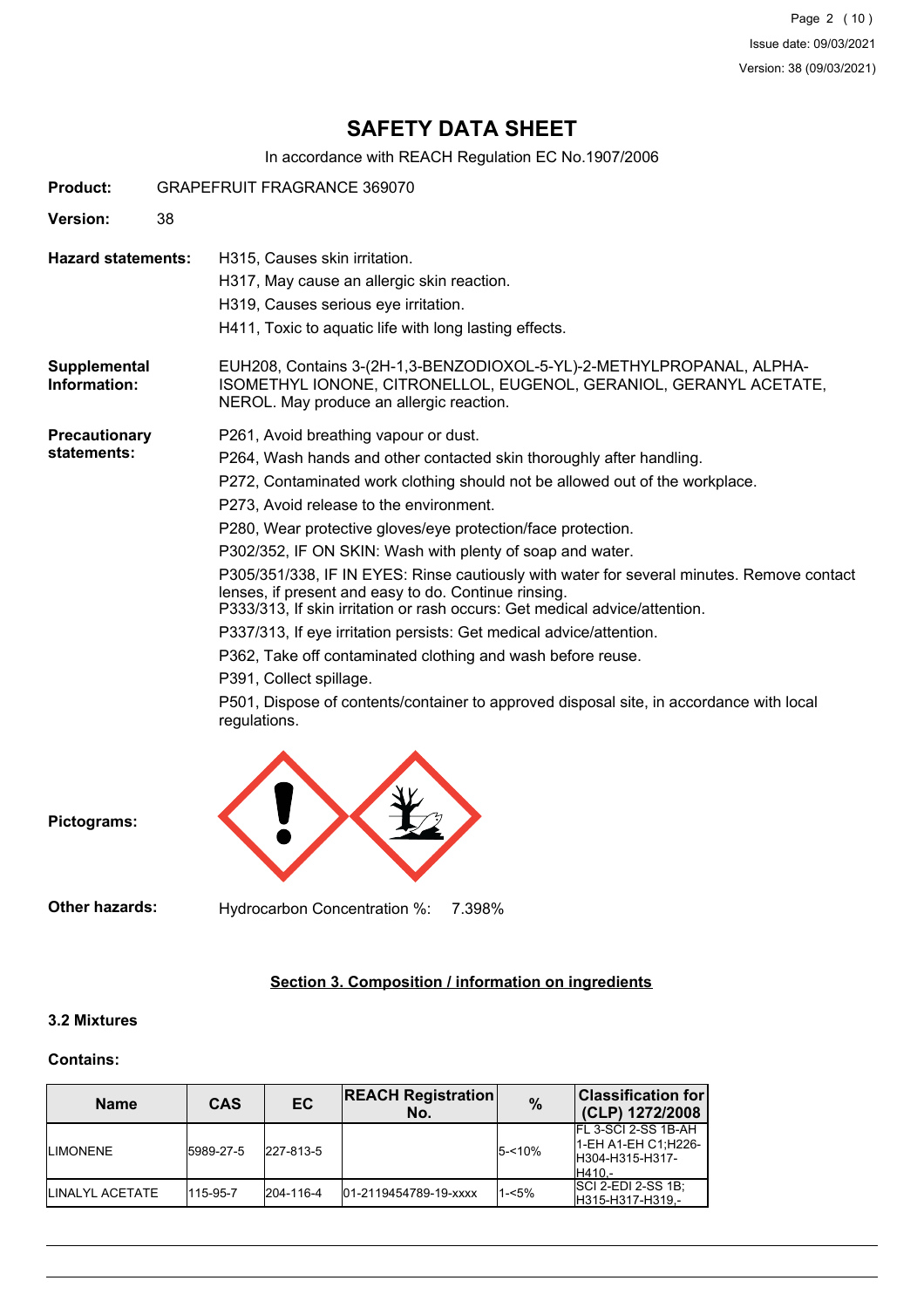In accordance with REACH Regulation EC No.1907/2006

## **Product:** GRAPEFRUIT FRAGRANCE 369070

#### **Version:** 38

| <b>LINALOOL</b>                                                                                 | 78-70-6        | 201-134-4               | 01-2119474016-42-xxxx | $1 - 5%$    | SCI 2-SS 1B:H315-<br>H317,-                                                  |
|-------------------------------------------------------------------------------------------------|----------------|-------------------------|-----------------------|-------------|------------------------------------------------------------------------------|
| <b>TETRAHYDRO-</b><br><b>I</b> METHYL-<br>(METHYLPROPYL)-<br>PYRAN-4-OL                         | 63500-71-0     | 405-040-6               | 01-0000015458-64-xxxx | $1 - 5%$    | EDI 2:H319.-                                                                 |
| <b>GERANYL ACETATE</b>                                                                          | 105-87-3       | 203-341-5               | 01-2119973480-35-xxxx | $1 - 5%$    | SCI 2-SS 1B-EH C3;<br>H315-H317-H412,-                                       |
| 2.4.6-TRIMETHYL-4-<br>PHENYL-1,3-DIOXANE                                                        | 5182-36-5      | 225-963-6               | 01-2120736310-68-xxxx | $1 - 5%$    | ATO 4-EH C3;H302-<br>H412,-                                                  |
| <b>IDECANAL</b>                                                                                 | 112-31-2       | 203-957-4               |                       | $1 - 5%$    | EDI 2-EH C3;H319-<br>H412,-                                                  |
| <b>TERPINEOL</b>                                                                                | 8000-41-7      | 232-268-1               | 01-2119553062-49-xxxx | $1 - 5%$    | SCI 2-EDI 2; H315-<br>H319.-                                                 |
| <b>METHYL</b><br>PHENYLBUTANOL                                                                  | 103-05-9       | 203-074-4               | 01-2120758978-28-xxxx | $1 - 5%$    | EDI 2-EH C3, H319-<br>H412.-                                                 |
| $1,3,4,6,7,8-$<br><b>HEXAHYDRO-</b><br>4,6,6,7,8,8-<br><b>IHEXAMETHYLINDENO</b><br>I5.6-CIPYRAN | 1222-05-5      | 214-946-9               | 01-2119488227-29-xxxx | $1 - 5%$    | EH A1-EH C1;H410,-                                                           |
| <b>BENZYL ACETATE</b>                                                                           | $140 - 11 - 4$ | 205-399-7               |                       | $1 - 5%$    | EH C3;H412,-                                                                 |
| <b>IDIHYDROEUGENOL</b>                                                                          | 2785-87-7      | 220-499-0               |                       | $0.1 - 1\%$ | <b>SCI 2-EDI 1-SS 1B-</b><br>STO-SE 3(RI); H315-<br>H317-H318-H335,-         |
| <b>IGERANIOL</b>                                                                                | 106-24-1       | 203-377-1               | 01-2119552430-49-xxxx | $0.1 - 1\%$ | SCI 2-EDI 1-SS 1B;<br>H315-H317-H318.-                                       |
| <b>CITRONELLOL</b>                                                                              | 106-22-9       | 203-375-0               | 01-2119453995-23-xxxx | $0.1 - 1\%$ | <b>SCI 2-EDI 2-SS 1B:</b><br>H315-H317-H319.-                                |
| <b>IEUGENOL</b>                                                                                 | 97-53-0        | 202-589-1               |                       | $0.1 - 1\%$ | EDI 2-SS 1B;H317-<br>H319,-                                                  |
| <b>INEROL</b>                                                                                   | 106-25-2       | 203-378-7               |                       | $0.1 - 1\%$ | <b>SCI 2-EDI 2-SS 1B;</b><br>H315-H317-H319,-                                |
| ACETYL HEXAMETHYL 21145-77-7.<br>TETRALIN (AHTN)                                                | 1506-02-1      | 244-240-6.<br>216-133-4 |                       | $0.1 - 1\%$ | ATO 4-EH A1-EH C1;<br>H302-H410.-                                            |
| ALPHA-ISOMETHYL<br><b>IONONE</b>                                                                | 127-51-5       | 204-846-3               |                       | $0.1 - 1\%$ | SS 1B-EH C2:H317-<br>H411,-                                                  |
| <b>IMYRCENE</b>                                                                                 | 123-35-3       | 204-622-5               |                       | $0.1 - 1\%$ | FL 3-SCI 2-EDI 2-AH<br>1-EH A1-EH C2;H226-<br>H304-H315-H319-<br>H400-H411,- |
| $3-(2H-1,3-$<br>BENZODIOXOL-5-YL)<br>-2-METHYLPROPANAL                                          | 1205-17-0      | 214-881-6               | 01-2120740119-58-xxxx | $0.1 - 1\%$ | SS 1B-REP 2-EH C2:<br>H317-H361-H411,-                                       |

#### **Substances with Community workplace exposure limits:**

| <b>Name</b>       | <b>CAS</b> | -0<br>cv  | $\mathbf{O}$<br>70 |
|-------------------|------------|-----------|--------------------|
| DIETHYL PHTHALATE | 84-66-2    | 201-550-6 | 20-<50%            |

**Substances that are persistent, bioaccumulative and toxic or very persistent and very bioaccumulative, greater than 0.1%:**

Not Applicable

## **Section 4. First-aid measures**

### **4.1 Description of first aid measures**

IF ON SKIN: Wash with plenty of soap and water.

IF IN EYES: Rinse cautiously with water for several minutes. Remove contact lenses, if present and easy to do. Continue rinsing.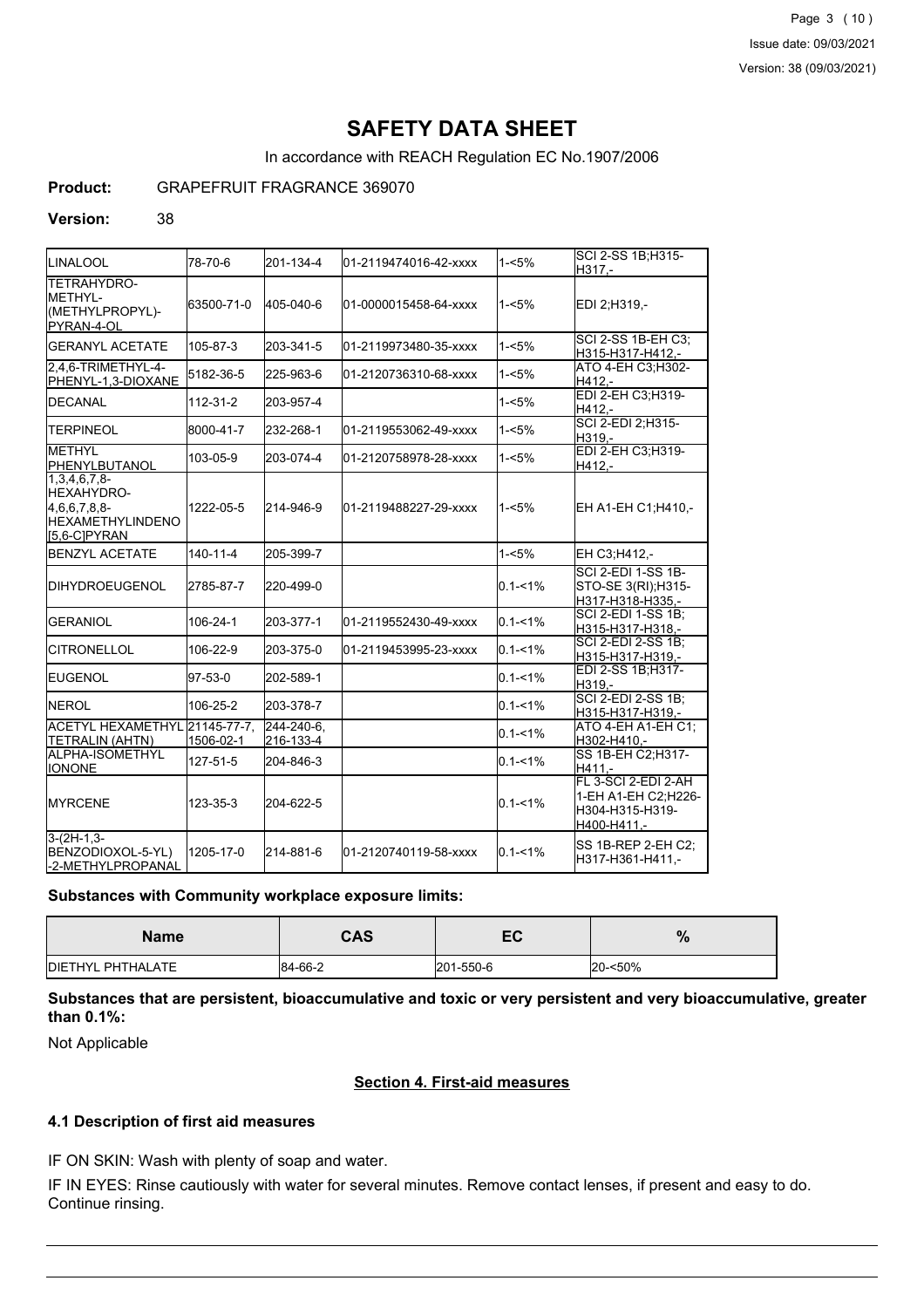Page 4 (10) Issue date: 09/03/2021 Version: 38 (09/03/2021)

## **SAFETY DATA SHEET**

In accordance with REACH Regulation EC No.1907/2006

**Product:** GRAPEFRUIT FRAGRANCE 369070

**Version:** 38

### **4.2 Most important symptoms and effects, both acute and delayed**

Causes skin irritation. May cause an allergic skin reaction. Causes serious eye irritation.

#### **4.3 Indication of any immediate medical attention and special treatment needed**

None expected, see Section 4.1 for further information.

#### **SECTION 5: Firefighting measures**

#### **5.1 Extinguishing media**

Suitable media: Carbon dioxide, Dry chemical, Foam.

#### **5.2 Special hazards arising from the substance or mixture**

In case of fire, may be liberated: Carbon monoxide, Unidentified organic compounds.

#### **5.3 Advice for fire fighters:**

In case of insufficient ventilation, wear suitable respiratory equipment.

#### **Section 6. Accidental release measures**

#### **6.1 Personal precautions, protective equipment and emergency procedures:**

Avoid inhalation. Avoid contact with skin and eyes. See protective measures under Section 7 and 8.

#### **6.2 Environmental precautions:**

Keep away from drains, surface and ground water, and soil.

### **6.3 Methods and material for containment and cleaning up:**

Remove ignition sources. Provide adequate ventilation. Avoid excessive inhalation of vapours. Contain spillage immediately by use of sand or inert powder. Dispose of according to local regulations.

## **6.4 Reference to other sections:**

Also refer to sections 8 and 13.

#### **Section 7. Handling and storage**

#### **7.1 Precautions for safe handling:**

Keep away from heat, sparks, open flames and hot surfaces. - No smoking. Use personal protective equipment as required. Use in accordance with good manufacturing and industrial hygiene practices. Use in areas with adequate ventilation Do not eat, drink or smoke when using this product.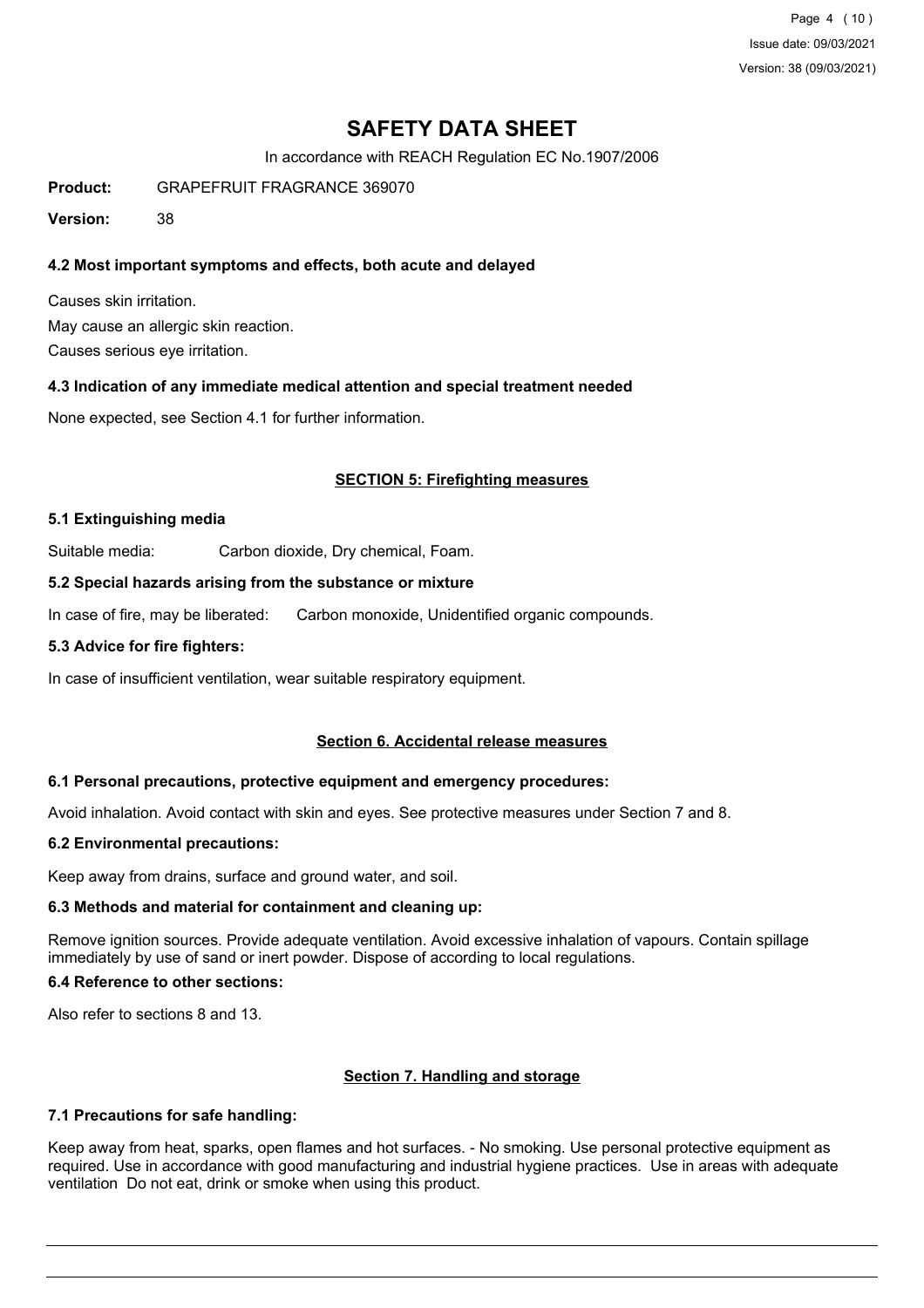In accordance with REACH Regulation EC No.1907/2006

**Product:** GRAPEFRUIT FRAGRANCE 369070

**Version:** 38

### **7.2 Conditions for safe storage, including any incompatibilities:**

Store in a well-ventilated place. Keep container tightly closed. Keep cool. Ground/bond container and receiving equipment. Use explosion-proof electrical, ventilating and lighting equipment. Use only non-sparking tools. Take precautionary measures against static discharge.

### **7.3 Specific end use(s):**

Fragrances: Use in accordance with good manufacturing and industrial hygiene practices.

### **Section 8. Exposure controls/personal protection**

#### **8.1 Control parameters**

Workplace exposure limits:

| Ingredient               | <b>CAS</b>  | EC.       | <b>Description</b>                                       | Value |
|--------------------------|-------------|-----------|----------------------------------------------------------|-------|
| <b>DIETHYL PHTHALATE</b> | $ 84-66-2 $ | 201-550-6 | Long-term exposure limit (8-hour<br>$ TWA $ (mg/m3)      | 15    |
|                          |             |           | Short-term exposure limit (15-<br>$ $ minute $ $ (mg/m3) | 10    |

#### **8.2 Exposure Controls**

#### **Eye / Skin Protection**

Wear protective gloves/eye protection/face protection

#### **Respiratory Protection**

Ensure adequate and ongoing ventilation is maintained in order to prevent build up of excessive vapour and to ensure occupational exposure limits are adhered to. If appropriate, and depending on your patterns and volumes of use, the following engineering controls may be required as additional protective measures: a) Isolate mixing rooms and other areas where this material is used or openly handled. Maintain these areas under negative air pressure relative to the rest of the plant. b) Employ the use of Personal protective equipment - an approved, properly fitted respirator with organic vapour cartridges or canisters and particulate filters. c) Use local exhaust ventilation around open tanks and other open sources of potential exposures in order to avoid excessive inhalation, including places where this material is openly weighed or measured. In addition, use general dilution ventilation of the work area to eliminate or reduce possible worker exposures. d) Use closed systems for transferring and processing this material.

Also refer to Sections 2 and 7.

#### **Section 9. Physical and chemical properties**

#### **9.1 Information on basic physical and chemical properties**

| Appearance:                     | Clear colourless to pale yellow liquid |
|---------------------------------|----------------------------------------|
| Odour:                          | Not determined                         |
| <b>Odour threshold:</b>         | Not determined                         |
| pH:                             | Not determined                         |
| Melting point / freezing point: | Not determined                         |
| Initial boiling point / range:  | Not determined                         |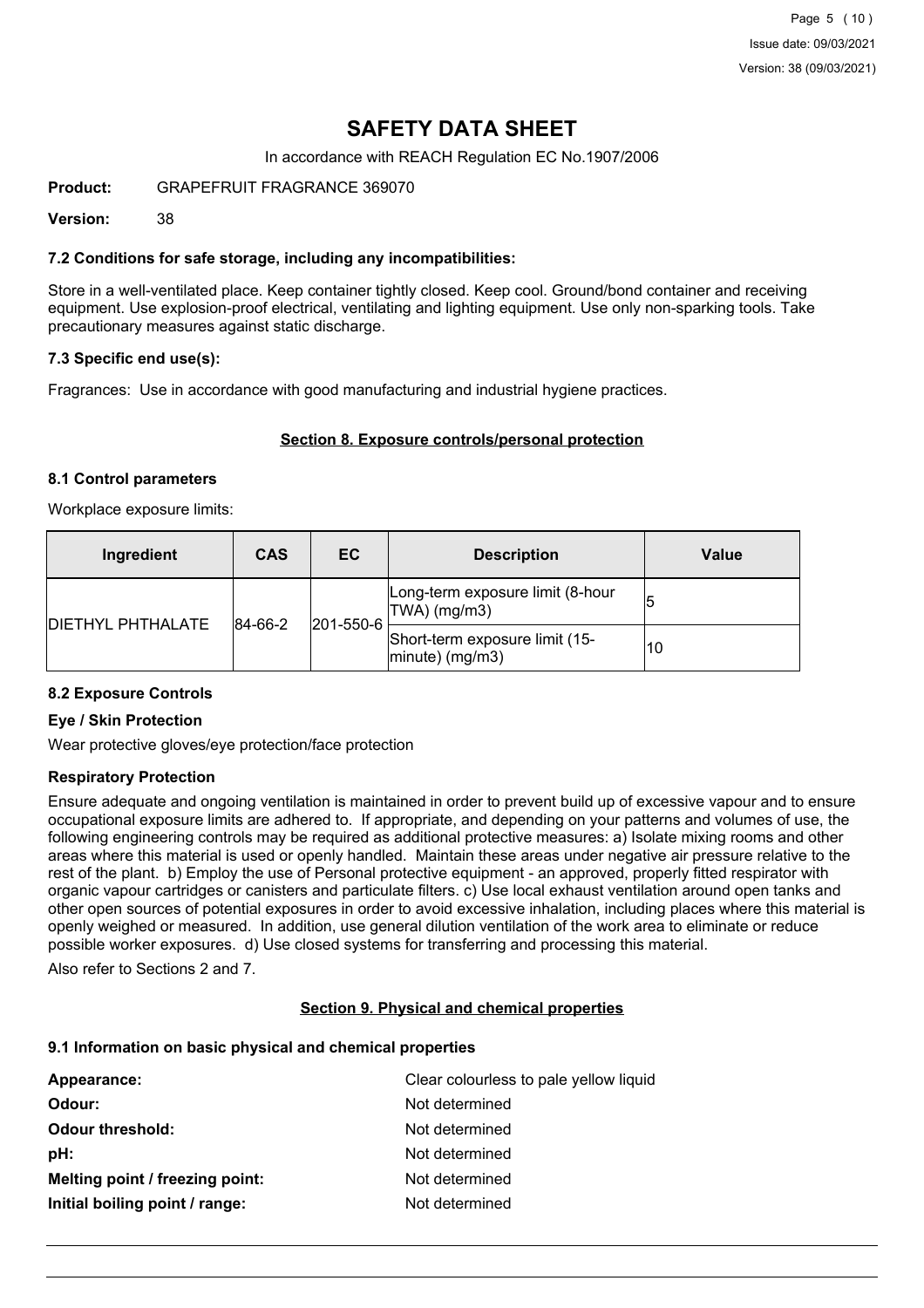Page 6 (10) Issue date: 09/03/2021 Version: 38 (09/03/2021)

## **SAFETY DATA SHEET**

In accordance with REACH Regulation EC No.1907/2006

**Product:** GRAPEFRUIT FRAGRANCE 369070

**Version:** 38

| Flash point:                                  | 86 °C                                        |
|-----------------------------------------------|----------------------------------------------|
| <b>Evaporation rate:</b>                      | Not determined                               |
| Flammability (solid, gas):                    | Not determined                               |
| Upper/lower flammability or explosive limits: | Product does not present an explosion hazard |
| Vapour pressure:                              | Not determined                               |
| Vapour density:                               | Not determined                               |
| <b>Relative density:</b>                      | $0.9810 - 0.9850$                            |
| Solubility(ies):                              | Not determined                               |
| Partition coefficient: n-octanol/water:       | Not determined                               |
| Auto-ignition temperature:                    | Not determined                               |
| <b>Decomposition temperature:</b>             | Not determined                               |
| Viscosity:                                    | Not determined                               |
| <b>Explosive properties:</b>                  | Not expected                                 |
| <b>Oxidising properties:</b>                  | Not expected                                 |
|                                               |                                              |

**9.2 Other information:** None available

#### **Section 10. Stability and reactivity**

#### **10.1 Reactivity:**

Presents no significant reactivity hazard, by itself or in contact with water.

## **10.2 Chemical stability:**

Good stability under normal storage conditions.

### **10.3 Possibility of hazardous reactions:**

Not expected under normal conditions of use.

### **10.4 Conditions to avoid:**

Avoid extreme heat.

### **10.5 Incompatible materials:**

Avoid contact with strong acids, alkalis or oxidising agents.

#### **10.6 Hazardous decomposition products:**

Not expected.

## **Section 11. Toxicological information**

## **11.1 Information on toxicological effects**

This mixture has not been tested as a whole for health effects. The health effects have been calculated using the methods outlined in Regulation (EC) No 1272/2008 (CLP).

| <b>Acute Toxicity:</b>     | Based on available data the classification criteria are not met. |
|----------------------------|------------------------------------------------------------------|
| <b>Acute Toxicity Oral</b> | >5000                                                            |
| Acute Toxicity Dermal      | >5000                                                            |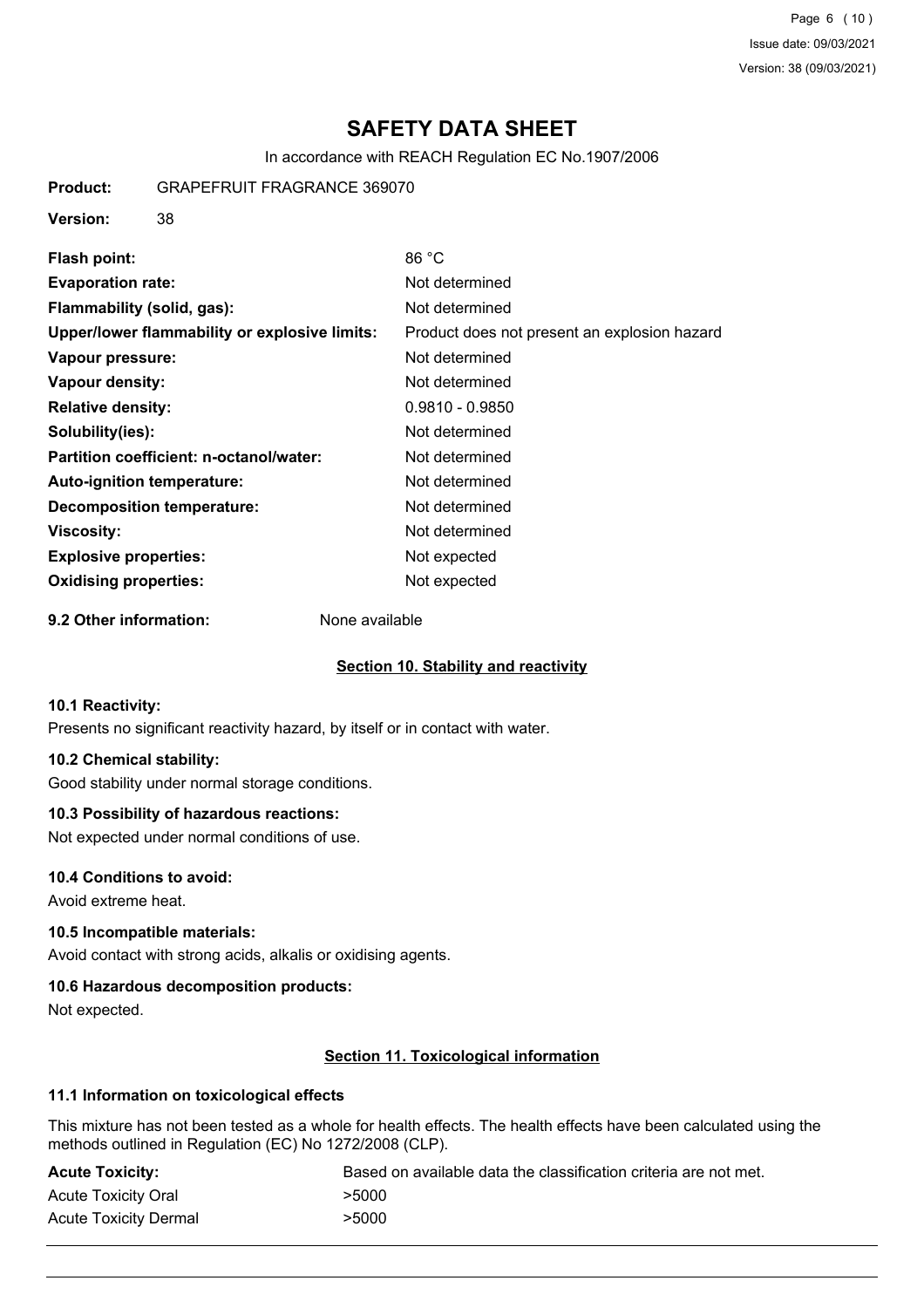In accordance with REACH Regulation EC No.1907/2006

**Product:** GRAPEFRUIT FRAGRANCE 369070

**Version:** 38

| <b>Acute Toxicity Inhalation</b>   | Not Available                                                    |
|------------------------------------|------------------------------------------------------------------|
| <b>Skin corrosion/irritation:</b>  | Skin Corrosion / Irritation Category 2                           |
| Serious eye damage/irritation:     | Eye Damage / Irritation Category 2                               |
| Respiratory or skin sensitisation: | Sensitization - Skin Category 1                                  |
| Germ cell mutagenicity:            | Based on available data the classification criteria are not met. |
| <b>Carcinogenicity:</b>            | Based on available data the classification criteria are not met. |
| <b>Reproductive toxicity:</b>      | Based on available data the classification criteria are not met. |
| <b>STOT-single exposure:</b>       | Based on available data the classification criteria are not met. |
| <b>STOT-repeated exposure:</b>     | Based on available data the classification criteria are not met. |
| <b>Aspiration hazard:</b>          | Based on available data the classification criteria are not met. |

### **Information about hazardous ingredients in the mixture**

| Ingredient                                  | <b>CAS</b>    | EC.               | <b>LD50/ATE Oral</b> | LD50/ATE<br>Dermal | LC50/ATE<br><b>Inhalation</b> | <b>LC50</b><br>Route     |
|---------------------------------------------|---------------|-------------------|----------------------|--------------------|-------------------------------|--------------------------|
| $[2,4,6-TRIMETHYL-4-$<br>PHENYL-1,3-DIOXANE | $ 5182-36-5 $ | $ 225 - 963 - 6 $ | 1200                 | Not available      | Not available                 | <b>Not</b><br>lavailable |

Refer to Sections 2 and 3 for additional information.

## **Section 12. Ecological information**

#### **12.1 Toxicity:**

Toxic to aquatic life with long lasting effects.

| 12.2 Persistence and degradability:      | Not available |  |  |  |
|------------------------------------------|---------------|--|--|--|
| 12.3 Bioaccumulative potential:          | Not available |  |  |  |
| 12.4 Mobility in soil:                   | Not available |  |  |  |
| 12.5 Results of PBT and vPvB assessment: |               |  |  |  |

This substance does not meet the PBT/vPvB criteria of REACH, annex XIII.

**12.6 Other adverse effects:** Not available

#### **Section 13. Disposal considerations**

## **13.1 Waste treatment methods:**

Dispose of in accordance with local regulations. Avoid disposing into drainage systems and into the environment. Empty containers should be taken to an approved waste handling site for recycling or disposal.

## **Section 14. Transport information**

| 14.1 UN number:                  | UN3082                                                                                                                                |
|----------------------------------|---------------------------------------------------------------------------------------------------------------------------------------|
| 14.2 UN Proper Shipping Name:    | ENVIRONMENTALLY HAZARDOUS SUBSTANCE, LIQUID, N.O.S.<br>(LIMONENE, 1,3,4,6,7,8-HEXAHYDRO-4,6,6,7,8,8-<br>HEXAMETHYLINDENO[5,6-C]PYRAN) |
| 14.3 Transport hazard class(es): | 9                                                                                                                                     |
| <b>Sub Risk:</b>                 | -                                                                                                                                     |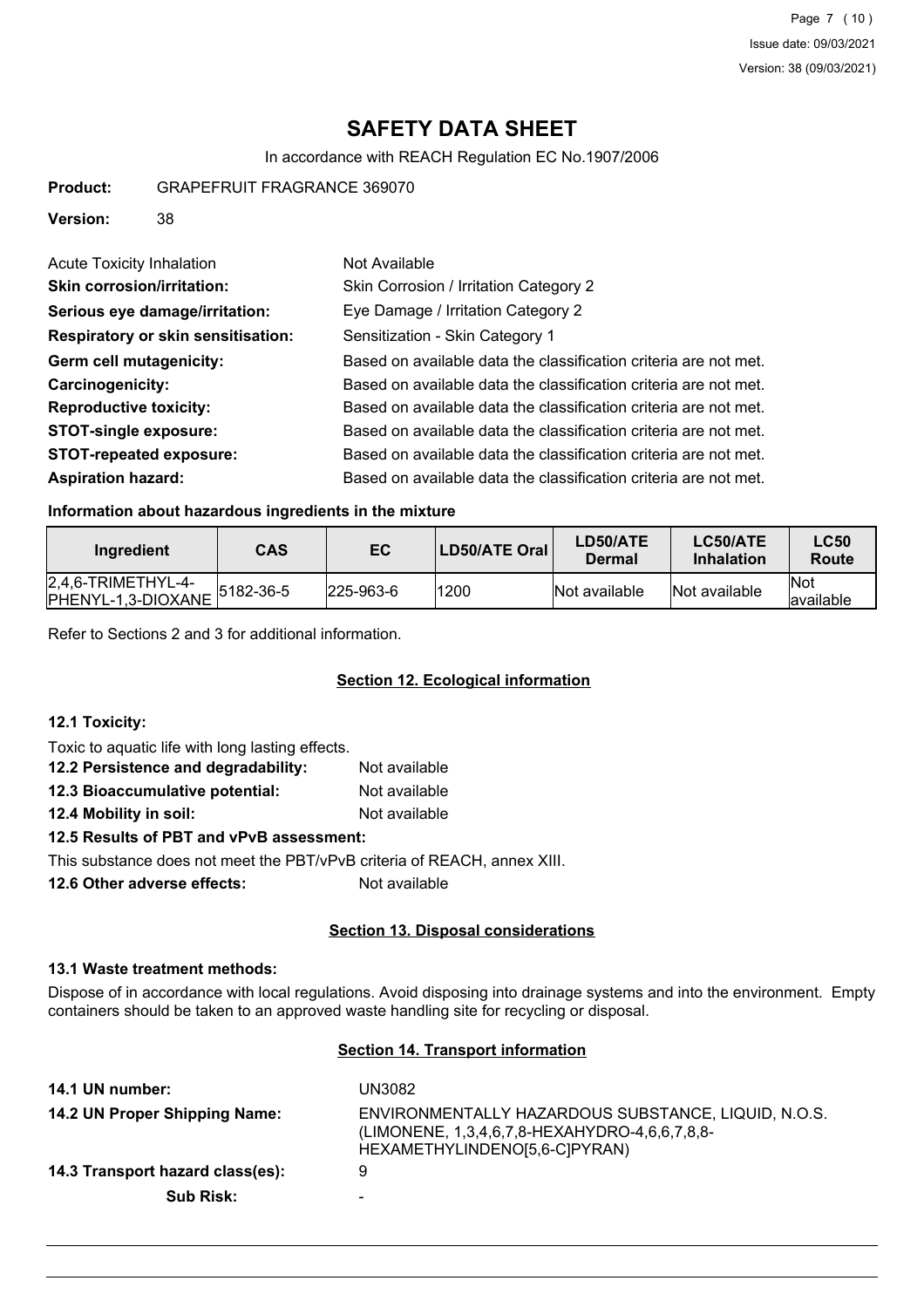Page 8 (10) Issue date: 09/03/2021 Version: 38 (09/03/2021)

## **SAFETY DATA SHEET**

In accordance with REACH Regulation EC No.1907/2006

**Product:** GRAPEFRUIT FRAGRANCE 369070

**Version:** 38

**14.4. Packing Group:** III

**14.5 Environmental hazards:** This is an environmentally hazardous substance.

**14.6 Special precautions for user:** None additional

**14.7 Transport in bulk according to Annex II of MARPOL73/78 and the IBC Code:**

Not applicable

#### **Section 15. Regulatory information**

**15.1 Safety, health and environmental regulations/legislation specific for the substance or mixture** None additional

**15.2 Chemical Safety Assessment**

A Chemical Safety Assessment has not been carried out for this product.

#### **Section 16. Other information**

| <b>Concentration % Limits:</b>  | EH C2=31.25% EH C3=3.09% SCI 2=55.47% EDI 2=34.05% EDI 2A=34.<br>$0.5\%$ SS 1=16.11% |
|---------------------------------|--------------------------------------------------------------------------------------|
| <b>Total Fractional Values:</b> | EH C2=3.20 EH C3=32.36 SCI 2=1.80 EDI 2=2.94 EDI 2A=2.94 SS 1=6.<br>-21              |

**Key to revisions:**

Classification under Regulation (EC) No 1272/2008 Classification under Regulation (EC) No 1272/2008 Concentration % Limits Product identifier SECTION 3: Composition/information on ingredients Total Fractional Values

#### **Key to abbreviations:**

| <b>Abbreviation</b> | <b>Meaning</b>                                                     |
|---------------------|--------------------------------------------------------------------|
| IAH 1               | Aspiration Hazard Category 1                                       |
| ATO 4               | Acute Toxicity - Oral Category 4                                   |
| EDI <sub>1</sub>    | Eye Damage / Irritation Category 1                                 |
| EDI <sub>2</sub>    | Eye Damage / Irritation Category 2                                 |
| EH A1               | Hazardous to the Aquatic Environment - Acute Hazard Category 1     |
| EH C1               | Hazardous to the Aquatic Environment - Long-term Hazard Category 1 |
| EH <sub>C2</sub>    | Hazardous to the Aquatic Environment - Long-term Hazard Category 2 |
| EH C <sub>3</sub>   | Hazardous to the Aquatic Environment - Long-term Hazard Category 3 |
| FL3                 | Flammable Liquid, Hazard Category 3                                |
| H226                | Flammable liquid and vapour.                                       |
| H302                | Harmful if swallowed.                                              |
| H304                | May be fatal if swallowed and enters airways.                      |
| H315                | Causes skin irritation.                                            |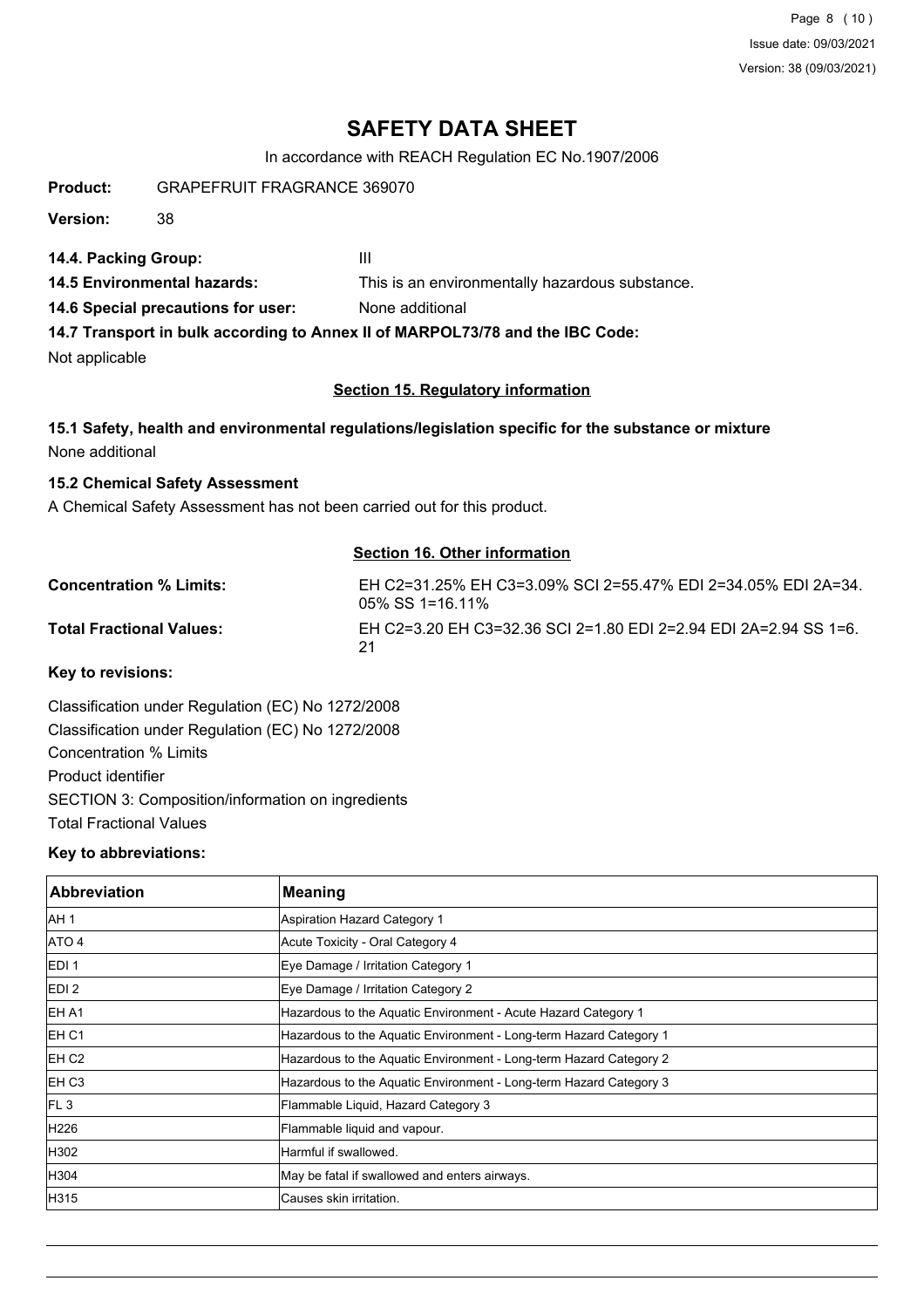Page 9 (10) Issue date: 09/03/2021 Version: 38 (09/03/2021)

# **SAFETY DATA SHEET**

In accordance with REACH Regulation EC No.1907/2006

## **Product:** GRAPEFRUIT FRAGRANCE 369070

#### **Version:** 38

| H317             | May cause an allergic skin reaction.                                                                                                |
|------------------|-------------------------------------------------------------------------------------------------------------------------------------|
| H318             | Causes serious eye damage.                                                                                                          |
| H319             | Causes serious eye irritation.                                                                                                      |
| H335             | May cause respiratory irritation.                                                                                                   |
| H361             | Suspected of damaging fertility or the unborn child.                                                                                |
| H400             | Very toxic to aquatic life.                                                                                                         |
| H410             | Very toxic to aquatic life with long lasting effects.                                                                               |
| H411             | Toxic to aquatic life with long lasting effects.                                                                                    |
| H412             | Harmful to aquatic life with long lasting effects.                                                                                  |
| P202             | Do not handle until all safety precautions have been read and understood.                                                           |
| P210             | Keep away from heat, sparks, open flames and hot surfaces. - No smoking.                                                            |
| P233             | Keep container tightly closed.                                                                                                      |
| P240             | Ground/bond container and receiving equipment.                                                                                      |
| P241             | Use explosion-proof electrical, ventilating and lighting equipment.                                                                 |
| P242             | Use only non-sparking tools.                                                                                                        |
| P243             | Take precautionary measures against static discharge.                                                                               |
| P <sub>261</sub> | Avoid breathing vapour or dust.                                                                                                     |
| P <sub>264</sub> | Wash hands and other contacted skin thoroughly after handling.                                                                      |
| P270             | Do not eat, drink or smoke when using this product.                                                                                 |
| P271             | Use only outdoors or in a well-ventilated area.                                                                                     |
| P272             | Contaminated work clothing should not be allowed out of the workplace.                                                              |
| P273             | Avoid release to the environment.                                                                                                   |
| P280             | Wear protective gloves/eye protection/face protection.                                                                              |
| P301/310         | IF SWALLOWED: Immediately call a POISON CENTER or doctor/physician.                                                                 |
| P301/312         | IF SWALLOWED: call a POISON CENTER or doctor/physician if you feel unwell.                                                          |
| P302/352         | IF ON SKIN: Wash with plenty of soap and water.                                                                                     |
| P303/361/353     | IF ON SKIN (or hair): Remove/take off immediately all contaminated clothing. Rinse skin with water/shower.                          |
| P304/340         | IF INHALED: Remove victim to fresh air and keep at rest in a position comfortable for breathing.                                    |
| P305/351/338     | IF IN EYES: Rinse cautiously with water for several minutes. Remove contact lenses, if present and easy to<br>do. Continue rinsing. |
| P308/313         | IF exposed or concerned: Get medical advice/attention.                                                                              |
| P310             | Immediately call a POISON CENTER or doctor/physician.                                                                               |
| P330             | Rinse mouth.                                                                                                                        |
| P331             | Do not induce vomiting.                                                                                                             |
| P332/313         | If skin irritation occurs: Get medical advice/attention.                                                                            |
| P333/313         | If skin irritation or rash occurs: Get medical advice/attention.                                                                    |
| P337/313         | If eye irritation persists: Get medical advice/attention.                                                                           |
| P362             | Take off contaminated clothing and wash before reuse.                                                                               |
| P363             | Wash contaminated clothing before reuse.                                                                                            |
| P370/378         | In case of fire: Use carbon dioxide, dry chemical, foam for extinction.                                                             |
| P391             | Collect spillage.                                                                                                                   |
| P403/233         | Store in a well-ventilated place. Keep container tightly closed.                                                                    |
|                  |                                                                                                                                     |